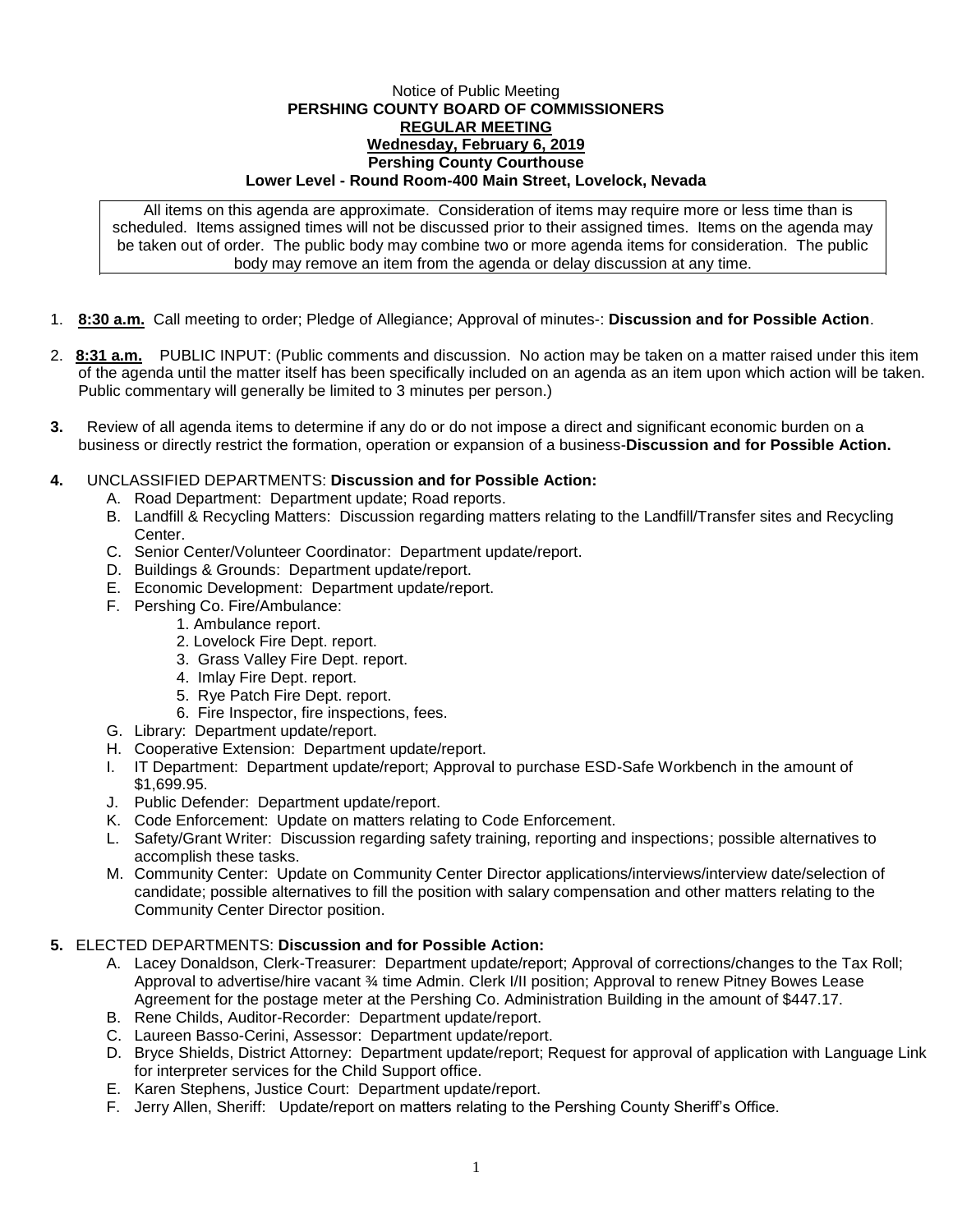- 6. Update on progress of site location, design, funding, amenities and construction of future Law Enforcement Center-**Discussion and for Possible Action**.
- 7. Proclamations and Awards: **Discussion and for Possible Action**-(The Pershing County Board of Commissioners may make a Proclamation or present a service or other award on behalf of the County) Years of Service Certificate/Pin-John Handka (5).
- 8. Derby Field Airport: Update on matters relating to the Derby Field Airport.
- 9. **9:30 a.m.** Brenda Pinkston: Update on Imlay community concerns, Town Board status and possible alternatives; Request to purchase modem/equipment needed for internet service to Imlay Community Center- **Discussion and for Possible Action**.
- 10. Approval to levy a special assessment on all taxable property within the confines of the Imlay Area Groundwater Basin for the Fiscal Year July 1, 2019, to June 30, 2020, in the amount of \$5,715.08- **Discussion and for Possible Action**.
- 11. **10:00 a.m.** PLANNING & BUILDING DEPARTMENT/IMLAY WATER SYSTEM MATTERS: Update on matters relating to the department.
- 12. Discussion on county's position regarding the Recreation Board, it's status, budget, funding authority, responsibilities, purpose and related areas of concern- **Discussion and for Possible Action**.
- 13. Litigation Meeting.
- 14. Report from Legal Counsel.
- 15. Report from Administrative Assistant-County Commissioner's Office; Approval of amended job descriptions for Pershing County Community Center Director and Pershing County Economic Development Director- **Discussion and for Possible Action**.
- 16. Update on matters relating to the Pershing County Economic Development and Conservation Act- **Discussion and for Possible Action.**
- 17. Items for future agendas-**Discussion and for Possible Action.**
- 18. Correspondence.
- **19. 10:30 a.m.** Request to place E Clampus Vitus plaque at the Marzen House Museum honoring the Seven Troughs Mining District (location of plaque is near the kiosks) and wording on plaque- **Discussion and for Possible Action**.
- 20. Matters of the Board for Discussion.
	- Board Member reports. Board Liaison reports. NDOT meeting update; (Nevada Works, Safety, Hospital Board, Emergency Management, Cemetery, Recreation Board, WNDD, Pe. Co. Economic Dev./ , Community Center, Airport Advisory Board; Museum Advisory Board, Library Board, Senior Center Advisory Board, Central Nevada Water Authority, Planning Board, Broadband Advisory Board, 911 Committee, Solid Waste Management Recycling Advisory Board, Pe. Co. Volunteer Advisory Board, T. V. Board, Frontier Coalition, Humboldt River Water Basin Authority.)
- 21. PUBLIC INPUT: (Public comments and discussion. No action may be taken on a matter raised under this item of the agenda until the matter itself has been specifically included on an agenda as an item upon which action will be taken. Public commentary will generally be limited to 3 minutes per person.)
- 22. Approval of Vouchers- **Discussion and for Possible Action**.
	- **NOTICE:** The County Commission may by law receive information from legal counsel regarding potential or existing litigation involving a matter over which the County Commission has supervision, control, jurisdiction or advisory power, and such gathering does not constitute a meeting of the County Commission pursuant to Nevada Revised Statutes **241.015.**